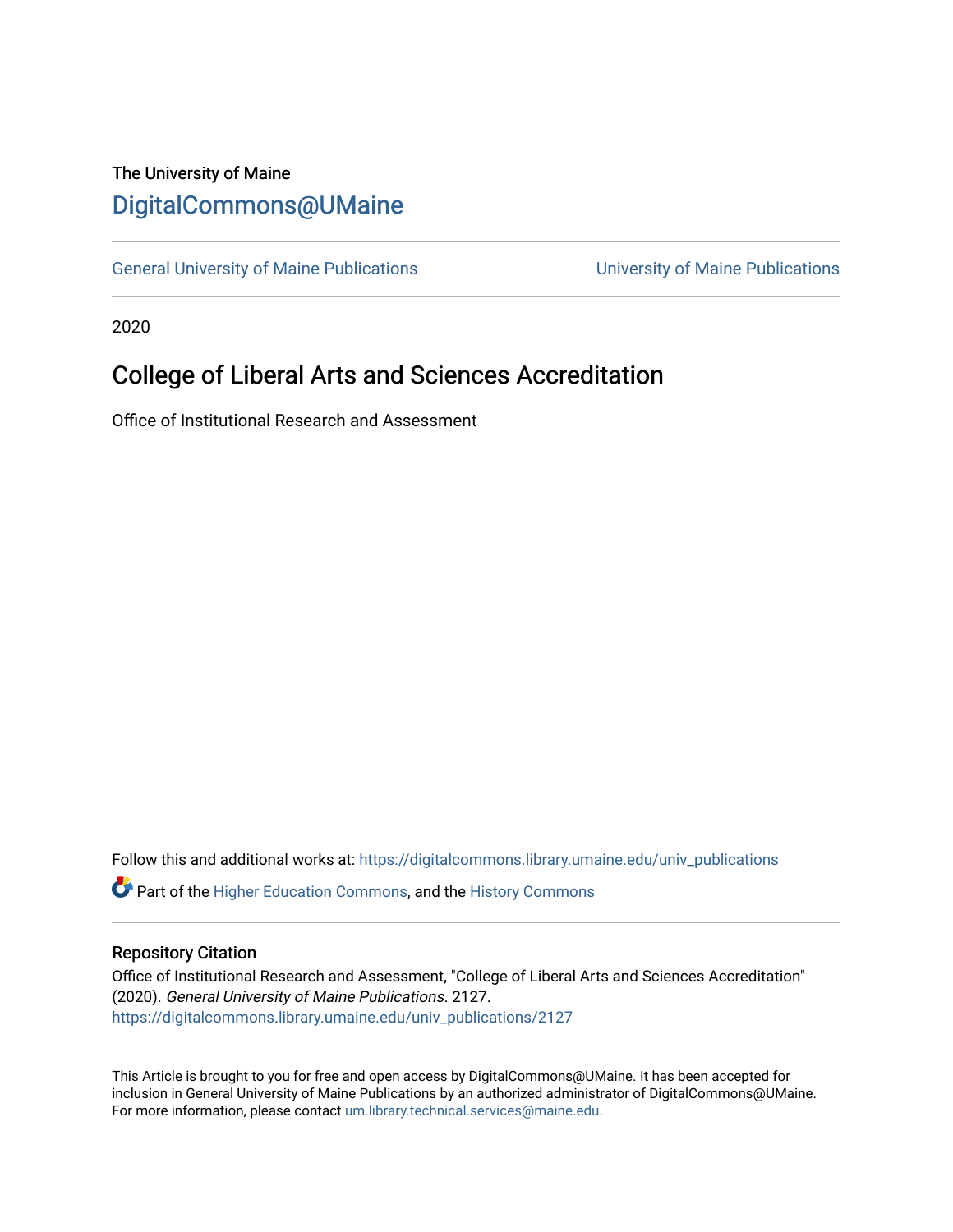- **[Apply to UMaine](https://go.umaine.edu/apply/)**
- $\bullet$ [A-Z](https://umaine.edu/directory/)
- **[Calendar](https://calendar.umaine.edu/)**
- [Give](https://securelb.imodules.com/s/300/13-ORONO/foundation/index.aspx?sid=300&gid=13&pgid=748&cid=1912)
- [Map](https://umaine.edu/campus-map)
- **[News](https://umaine.edu/news/)**
- **[Careers](https://umaine.edu/hr/career-opportunities/)**
- [myUMaine](https://my.umaine.edu/)



# **Office of Institutional Research and Assessment**

#### College of Liberal Arts and Sciences Accreditation

#### **Department of Art**

[Department of Art Accreditation](https://nasad.arts-accredit.org/directory-lists/accredited-institutions/search/?id=I0093)[: The](https://nasad.arts-accredit.org/) [University of Maine Department of Art](https://umaine.edu/art/) [is an accredited institutional member of the National](https://nasad.arts-accredit.org/) Association of Schools of Art and Design (or [NASAD\)](https://nasad.arts-accredit.org/).

- BA Art Education
- BA Art History
- BA Studio Art
- BFA Studio Art

#### **School of Performing Arts**

C [School of Performing Arts Accreditation:](https://nasm.arts-accredit.org/directory-lists/accredited-institutions/search/?id=I0093) The [University of Maine School of Performing Arts](https://umaine.edu/spa/) is an accredited institutional member of the [National Association of Schools of Music](https://nasm.arts-accredit.org/) (or of [NASAM\)](https://nasm.arts-accredit.org/).

- BA Music
- BM Music Education
- BM Music Performance
- MM Music Education
- MM Performance

#### **Department of Chemistry**

[Department of Chemistry Accreditation:](https://webapplications.acs.org/Applications/CPTASL/app_list_results.cfm?STATE_CODE=ME) The [Chemistry program](https://umaine.edu/chemistry/) is approved by the [American Chemical Society \(ACS\).](https://www.acs.org/content/acs/en.html) Students who complete the specified course work are certified to the ACS by the chair of the chemistry program.

#### **School of Computing and Information Sciences**

The following program is accredited by the Engineering Accreditation Commission of ABET, [https://www.abet.org.](https://www.abet.org/)

B.S. Computer Science

#### **Department of Psychology**

[Department of Psychology Accreditation](https://www.apa.org/ed/accreditation/programs/index)[: The](http://www.apa.org/) [PhD Psychology program](https://umaine.edu/psychology/graduate-program/) [is accredited by the C](http://www.apa.org/)[ommission on Accreditatio](http://www.apa.org/ed/accreditation/about/coa/)[n of the American](http://www.apa.org/) Psychological Association [\(APA\)](http://www.apa.org/).

*Questions related to the program's accredited status should be directed to the Commission on Accreditation: Office of Program Consultation and Accreditation, American Psychological Association, 750 1st Street, NE, Washington, DC 20002. Phone: (202) 336-5979 / Email: apaaccred@apa.org / Web: www.apa.org/ed/accreditation*